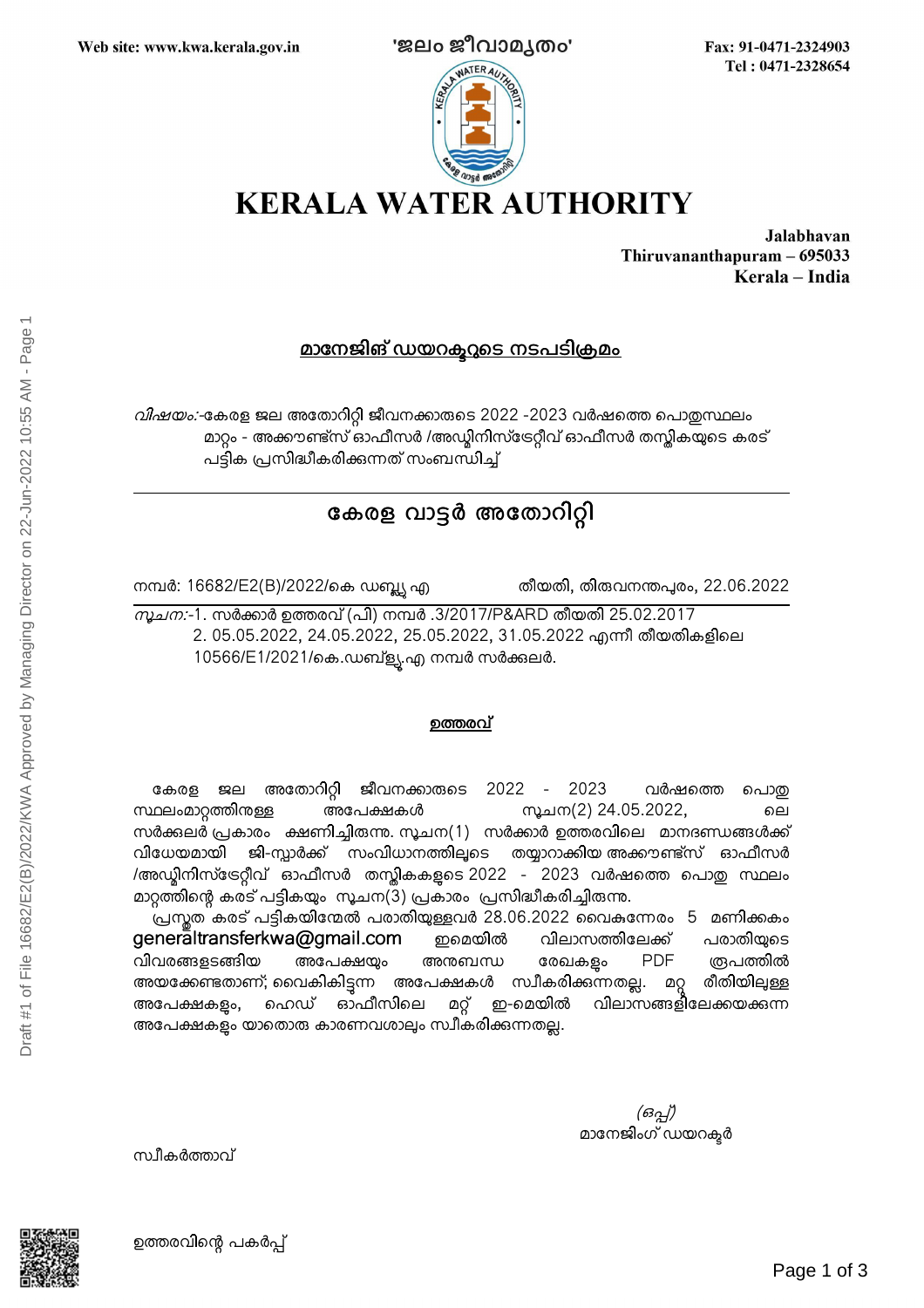എല്ലാ ജീവനക്കാർക്കും

കേരള വാട്ടർ അതോറിട്ടി വെബ് സൈറ്റിൽ പ്രസിദ്ധീകരിക്കുന്നതിന് Chief Engineer, Southern Region, Thiruvananthapuram/Central Region, Kochi/Northern Region, Kozhikkode/PPD, Sewerage &WASCON, Thiruvananthapuram/Projects & Operation, Thiruvananthapuram PA to MD/CA to CE(HRD&GL)/CA to DCE(GL)/Sr. AO/AO(Admn)/SS1/JS1/stock File